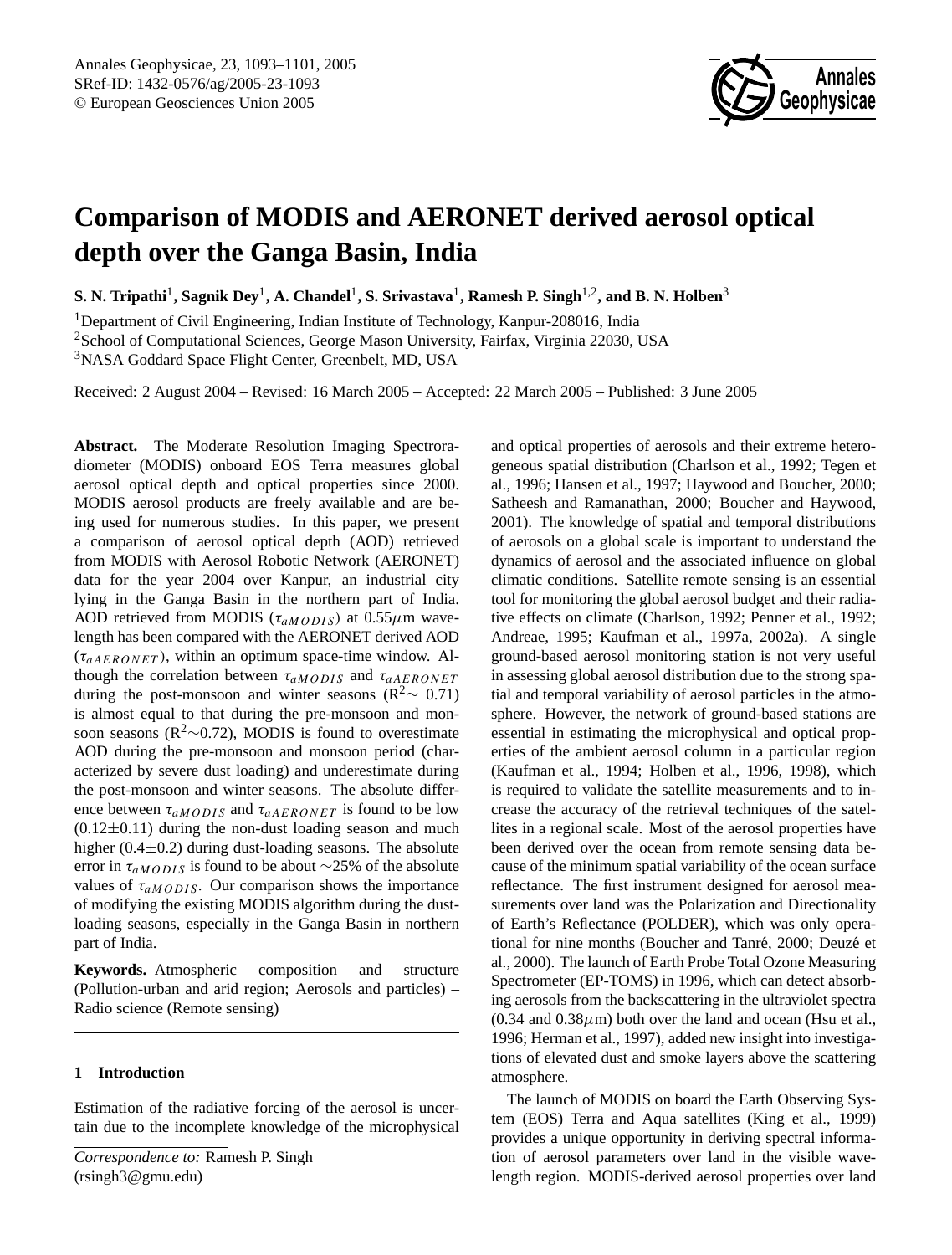

**Fig. 1.** Study area with regional air mass during different seasons. The industrial areas near Kanpur are marked by solid boxes and the western Thar Desert is shown by ellipsoid.

**Desert area** (Kaufman et al., 1997b; Chu et al., 1998, 2002; Ichoku et al., 18 2002) have been validated by more than 30 Aerosol Robotic 2002) and over the ocean (Tanré et al., 1997; Remer et al., Network (AERONET) stations worldwide. Recently, Vinoj et al. (2004) have used MODIS data to study aerosol properties over the Bay of Bengal and compared them with shipborne measurements. But discrepancies still remain in understanding the aerosol properties in many parts of the world, especially over the Indian sub-continent due to the absence of ground-based aerosol monitoring stations.

Currently, 192 AERONET stations are operational worldwide. In the Indian sub-continent, three stations were tology of the whole country. Therefore, the need for satellite originally deployed at Kanpur (26◦ N, 80◦ E), Goa (15◦ N, 73◦ E) and Dharwar (15◦ N, 74◦ E), out of which only the Kanpur station is still functional (Fig. 1). Besides AERONET, the Indian Space research Organization (ISRO) has established a few ground-based aerosol monitoring stations across the country (Krishna Moorthy et al., 1999), where multi-wavelength radiometers are operational (Fig. 1). But in view of the strong spatial and temporal variability of aerosols, the existing ground-based aerosol-monitoring networks in India are not sufficient to establish an aerosol climameasurements and validation has grown manifold in India,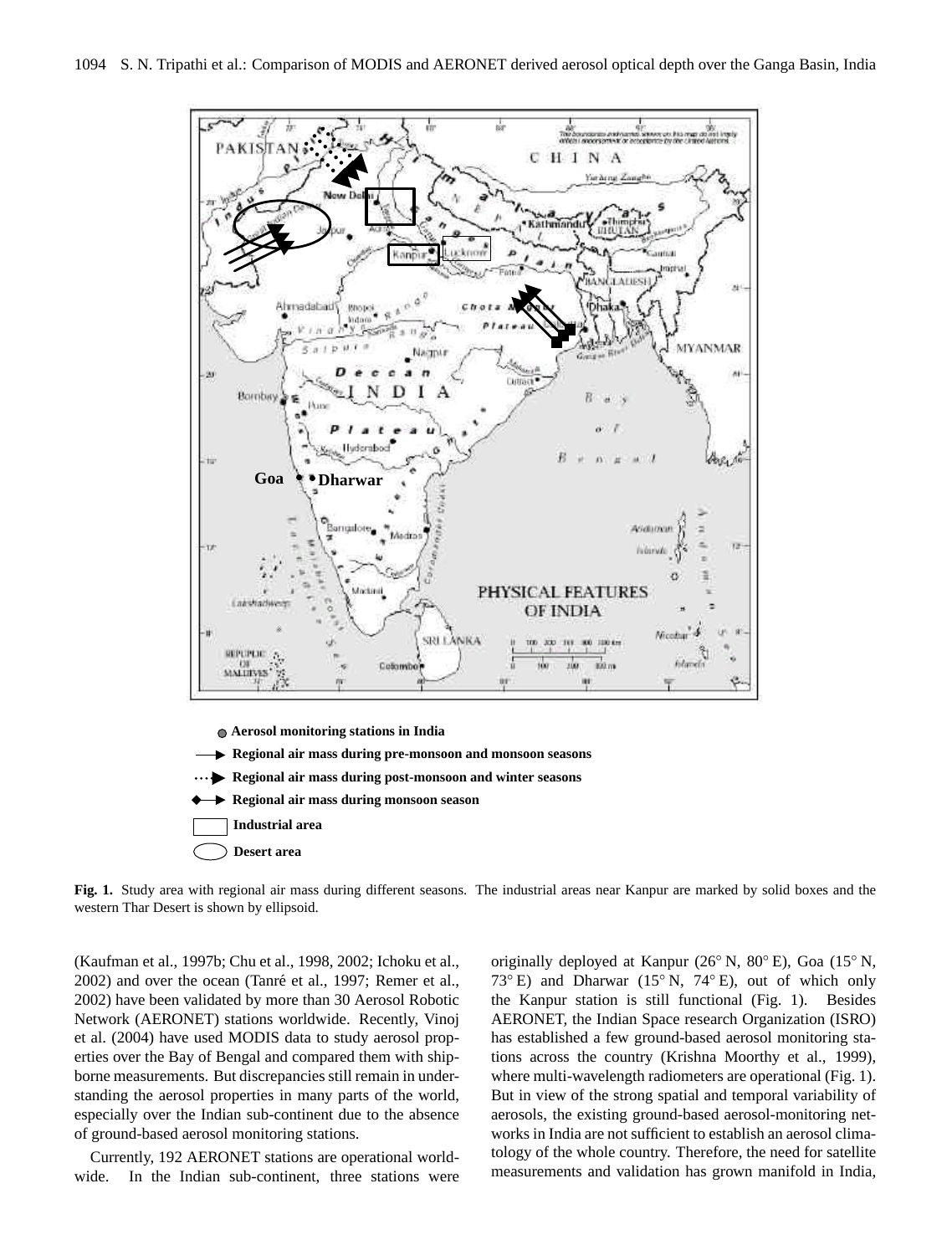especially over the Ganga Basin in the northern part of India, where currently only one station (Kanpur) is monitoring aerosols continuously. In this paper, comparison of MODISderived aerosol optical depth (AOD,  $\tau_a$ ) with AERONET measurements over Kanpur city has been made for the year 2004 which shows significant differences during dust events in pre-monsoon season.

## **2 Study area**

Ganga Basin, one of the largest drainage basins in the world, is bordered by the Himalayas to the north and Vindhyan– Satpura ranges to the south (Fig. 1). The Ganga Basin is traversed by the two main rivers, Ganga and Yamuna, and their tributaries. More than 45 million people live in the Ganga Basin, where, due to urbanization and industrialization, the population burden is continuously increasing; as a result the pollution level is increasing over the region as mapped by ADEOS POLDER 1 data (Goloub et al., 2001). Due to the mixing of aerosols loaded by natural and anthropogenic sources, the aerosol parameters over the Ganga Basin show strong seasonal variability (Singh et al., 2004). The Ganga Basin experiences four seasons annually, winter (December– February), pre-monsoon (March–May), monsoon (June– August) and post-monsoon (September–November). During the post-monsoon and winter seasons, the whole region is dominated by aerosols of anthropogenic sources loaded by local and northerly winds (Singh et al., 2004), whereas during the pre-monsoon and monsoon seasons, dust is the dominant component (Dey et al., 2004). The loading of different types of aerosols over the Ganga Basin in different seasons makes the retrieval of aerosol parameters from satellite measurements more problematic.

### **3 Data**

MODIS data are available at different processing levels, level 1.0 (geolocated radiance and brightness temperatures), level 2.0 (retrieved geophysical data products) and level 3.0 (King et al., 2003). AERONET data are also available at three levels, level 1.0 (unscreened), level 1.5 (cloudscreened) and level 2.0 (quality assured) (Holben et al., 1998). In the present study, level 2.0 MODIS data have been used to retrieve AOD and compared with level 2.0 AOD data of AERONET during January–November 2004. Level 2.0 AERONET data for December 2004 has not been released, hence it is excluded from the comparison.

Version 4.2.2 (collection 4) of MOD04 L2 (data collected from Terra platform) and MYD04 L2 (data collected from Aqua platform) data products have been used in this study. This new version is released during 2004, where modification has been made in the algorithm to improve the aerosol data product. During the monsoon season, due to the non availability of cloud free MODIS data over the northern part of India, it was not possible to make any comparison for the month of August.

#### 3.1 MODIS

The radiant energy reflected and emitted by the Earth carries a signature of the atmospheric properties as it passes through the atmosphere. Satellites sensors can quantify several atmospheric properties by measuring the wavelength, angular and polarization of this reflected and emitted energy (Kaufman et al., 2002a). MODIS has 36 bands ranging from 0.4- to 14.4-  $\mu$ m wavelengths with three different spatial resolutions (250, 500 and 1000 m).

MODIS measures AOD with an estimated error of  $\pm 0.05 \pm 0.20 \tau_a$  over the land (Chu et al., 2002) at 0.47 and 0.66 wavelengths at 550-m resolution and extrapolated to a  $0.55$ - $\mu$ m wavelength (Ichoku et al., 2002). Except for dust, effect of the aerosols on the radiance measured by satellite decreases with wavelength (Kaufman, 1993), therefore the effect is much smaller in the mid-infrared compared to those of a visible wavelength. The dark pixels have been identified and their surface reflectance has been measured in blue (0.47  $\mu$ m) and red (0.6  $\mu$ m) channels from the remotely sensed reflectance in the mid-infrared channels (2.1 and 3.8  $\mu$ m). Kaufman et al. (1997b) have developed empirical relationships over the vegetated surfaces to deduce surface reflectance ( $\rho_s$ ) at 0.47- and 0.66- $\mu$ m wavelengths from the observed  $\rho_s$  at 2.1- $\mu$ m wavelength. MODIS aerosol retrieval over land is limited to pixels of  $\rho_s^{2.1 \mu m}$  <0.2 to minimize the errors. The aerosol type has been determined from the information on the global aerosol distribution and a suitable aerosol dynamic model has been chosen to invert the measured radiance by satellites to produce aerosol data products. The detailed methodology of the retrieval of AOD has been discussed by Kaufman et al. (1997b).

#### 3.2 AERONET (AErosol RObotic NETwork)

The AERONET (Aerosol Robotic NETwork) program is an inclusive federation of ground-based remote-sensing aerosol networks established by NASA and greatly expanded upon by other agencies, institutes and university partners throughout the world (Holben et al., 1998). The goal of this program is to assess aerosol optical properties and to validate satellite retrievals of aerosol optical properties. The network imposes standardization of instruments, calibration, and processing. Data from this collaboration provides globally distributed observations of spectral aerosol optical depths, inversion products, and precipitable water in geographically diverse aerosol regimes. A CIMEL sun/sky radiometer takes measurements of the direct Sun and diffuse sky radiances at eight spectral channels within the range from 0.34 to 1.02  $\mu$ m. Sky measurements are performed at 0.44-, 0.67-, 0.87- and 1.02- $\mu$ m wavelengths through a large range of scattering angles from the Sun, using a constant aerosol profile to retrieve size distribution, phase function, and AOD (Holben et al., 1998). The uncertainty in retrieval of AOD under cloud free conditions is  $\lt$  ±0.01 for  $\lambda$  >440 nm and  $\lt$  ±0.02 for shorter wavelengths. Under the AERONET program, a CIMEL sun/sky radiometer was deployed on the campus of the Indian Institute of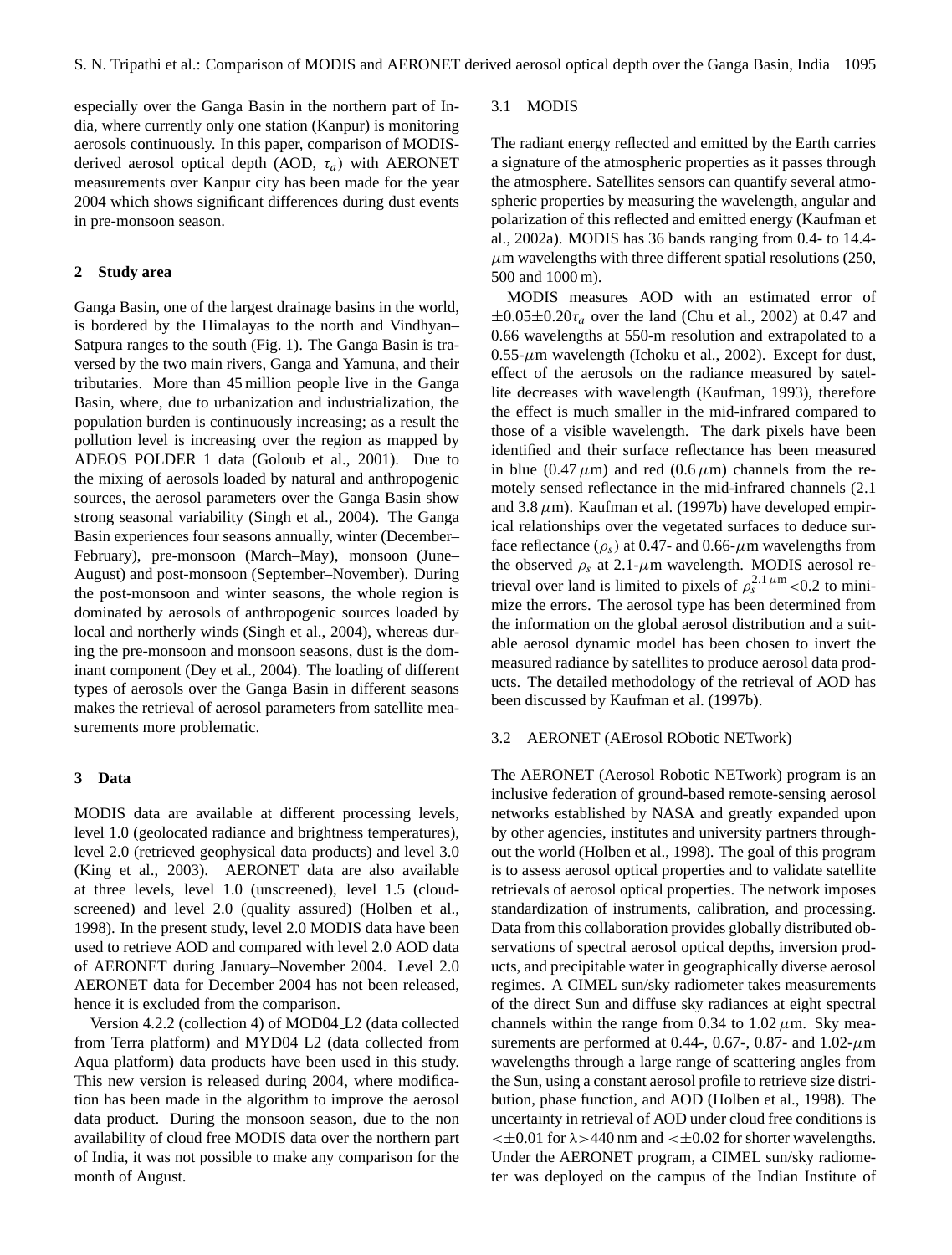| <b>DAY.TIME</b> | $R^2$ (Linear interpolation) | $R^2$ (2nd degree interpolation) |
|-----------------|------------------------------|----------------------------------|
| 10.072          | 0.9307                       | 0.9941                           |
| 11.085          | 0.9752                       | 0.9992                           |
| 12.071          | 0.9837                       | 0.999                            |
| 13.075          | 0.9765                       | 0.9989                           |
| 15.074          | 0.9803                       | 0.9994                           |
| 18.081          | 0.971                        | 0.9991                           |
| 27.05           | 0.9638                       | 0.9989                           |
| 27.0805         | 0.9599                       | 0.9991                           |
| 28.054          | 0.9601                       | 0.9992                           |
| 29.0445         | 0.9518                       | 0.9917                           |
| 29.0755         | 0.9539                       | 0.9979                           |
| 30.053          | 0.9495                       | 0.9966                           |
| 30.328          | 0.948                        | 0.9969                           |
| 31.074          | 0.9639                       | 0.9987                           |
|                 |                              |                                  |

**Table 1.**  $R^2$  value obtained by linear and 2nd degree interpolation for fourteen points  $\tau_{aAERONET}$  of January 2004.

Technology (IIT) Kanpur, which is continuously operational since January 2001.

dependent variable AOD on the Z-axis. A multiple regression plane has been fitted to these points of the form:

$$
Z = aX + bY + c. \tag{1}
$$

## **4 Methodology**

We generated spatial statistics of the MODIS derived AOD  $(\tau_{aMODIS})$  over Kanpur and corresponding statistics from temporal subsets of AERONET derived AOD ( $\tau_{aAERONET}$ ). The means and standard deviations of identical MODIS and AERONET parameters are compared. It would be inappropriate to compare single MODIS pixel values directly to AERONET point measurement for many reasons. Firstly, the parameter value derived from MODIS is the spatial average over the pixel surface, while the value from AERONET is of a point in space. Secondly, the probability of overlap of the center of a pixel and the point observed by the Sun photometer is very low. Another problem is that there is a time difference between the points (in temporal space) of acquisition of data by the two instruments. Air masses are constantly in motion, therefore, an air mass captured by MODIS across a certain horizontal span over a Sun-photometer site, is sampled by the Sun photometer during a certain time period (Ichoku et al., 2002).

To calculate the MODIS value at the AERONET station  $(P_a)$ , we have extracted the parameter value of pixels lying in  $\pm 1/4^{\circ}$  of 26.45° N latitude and 80.346° E longitude (Kanpur AERONET station) using HDFLook (Gonzalez and Deroo, 2003). A table of AOD along with the corresponding latitude and longitude for these pixels was prepared and the mean  $(\mu)$  and standard deviation  $(\sigma)$  have been calculated. From these extracted values, the five nearest values lying within  $\mu \pm \sigma$  have been chosen to reduce the error. A scatter plot of these five points has been drawn having independent variables, latitude and longitude, on the X and Y-axes and Using Eq. (1), we have calculated the MODIS derived AOD for the Kanpur AERONET station  $(P_a)$ .

The linear and quadratic interpolation techniques have been used to derive AOD at  $0.55 \mu m$  from ARONET and the statistical parameters and correlation coefficient  $(R^2)$  are compared. The correlation coefficients obtained from both the interpolation techniques for the month of January 2004 are shown in Table 1. The  $\mathbb{R}^2$  values for the 2nd degree interpolation are found to be better than that of the linear interpolation, so the 2nd degree interpolation is chosen to calculate the AOD value at  $0.55 \mu m$ , from available wavelengths. To determine  $\tau_{aAERONET}$  value at the time of the overpass of MODIS over Kanpur, two points have been selected within  $\pm 15$  min of the MODIS overpass time  $(T_m)$  and used to interpolate the value at  $T_m$ . The  $\tau_{aAERONET}$  and  $\tau_{aMODIS}$  values are merged to form a common data set for further analysis. In 2004, we have found 19 data of Terra and 46 data of Aqua matching AERONET in the specified timespace window. Using this merged data set,  $\tau_{aMODIS}$  and  $\tau_{aAERONET}$  have been compared and statistical parameters have been studied.

## **5 Results and discussion**

Figure 2 shows the monthly averaged AOD values at 0.55-  $\mu$ m wavelength retrieved from MODIS and AERONET over Kanpur during 2004, with the number of days considered for each month (days are mentioned above the MODISderived AOD bar plots). AOD is found to show strong seasonal variations with maximum value  $(\tau_{aMODIS} > 1$  and  $\tau_{aAERONET} > 0.75$ ) during the summer months.  $\tau_{aMODIS}$ has been matched up with the corresponding value of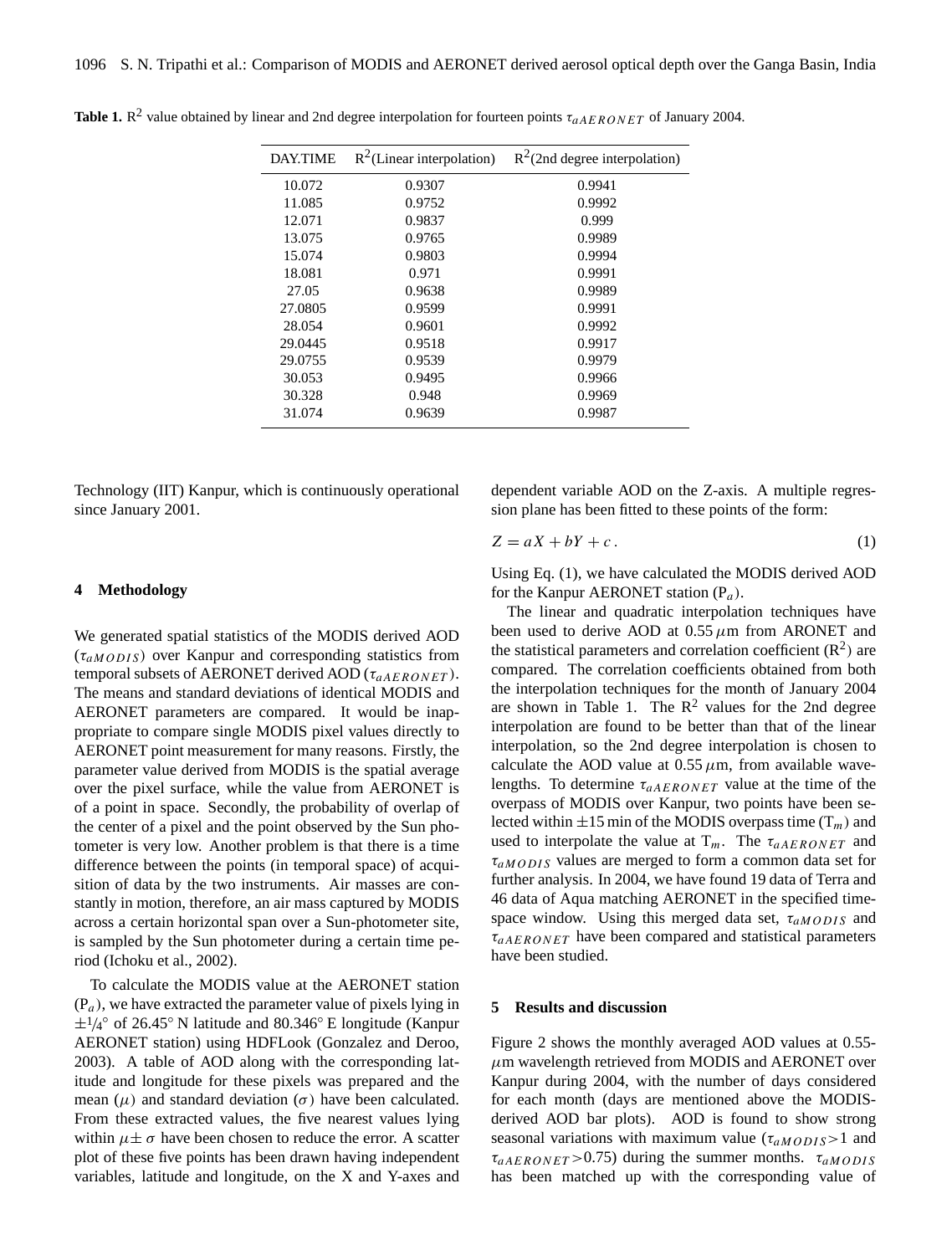

**Fig. 2.** Monthly averaged AOD at  $0.55 \mu m$  wavelength over Kanpur during the year 2004 retrieved from MODIS and AERONET. The error bars represent the standard deviation of AOD for that month. Numbers above the histogram of MODIS derived AOD represent the number of data points for the respective month.



**Fig. 3.** Scatter plot between AOD derived from MODIS and AERONET in 2004 during **(a)** non-dust loading period and **(b)** dust-loading period and **(c)** frequency distribution of AOD derived from AERONET and MODIS. The error bars in Figs. 3a and b indicate the range of MODIS expected accuracy  $(\pm 0.05\pm 0.2\tau_a)$  from the 1:1 line (along Y-axis) and the uncertainty of AERONET measurements (along X-axis).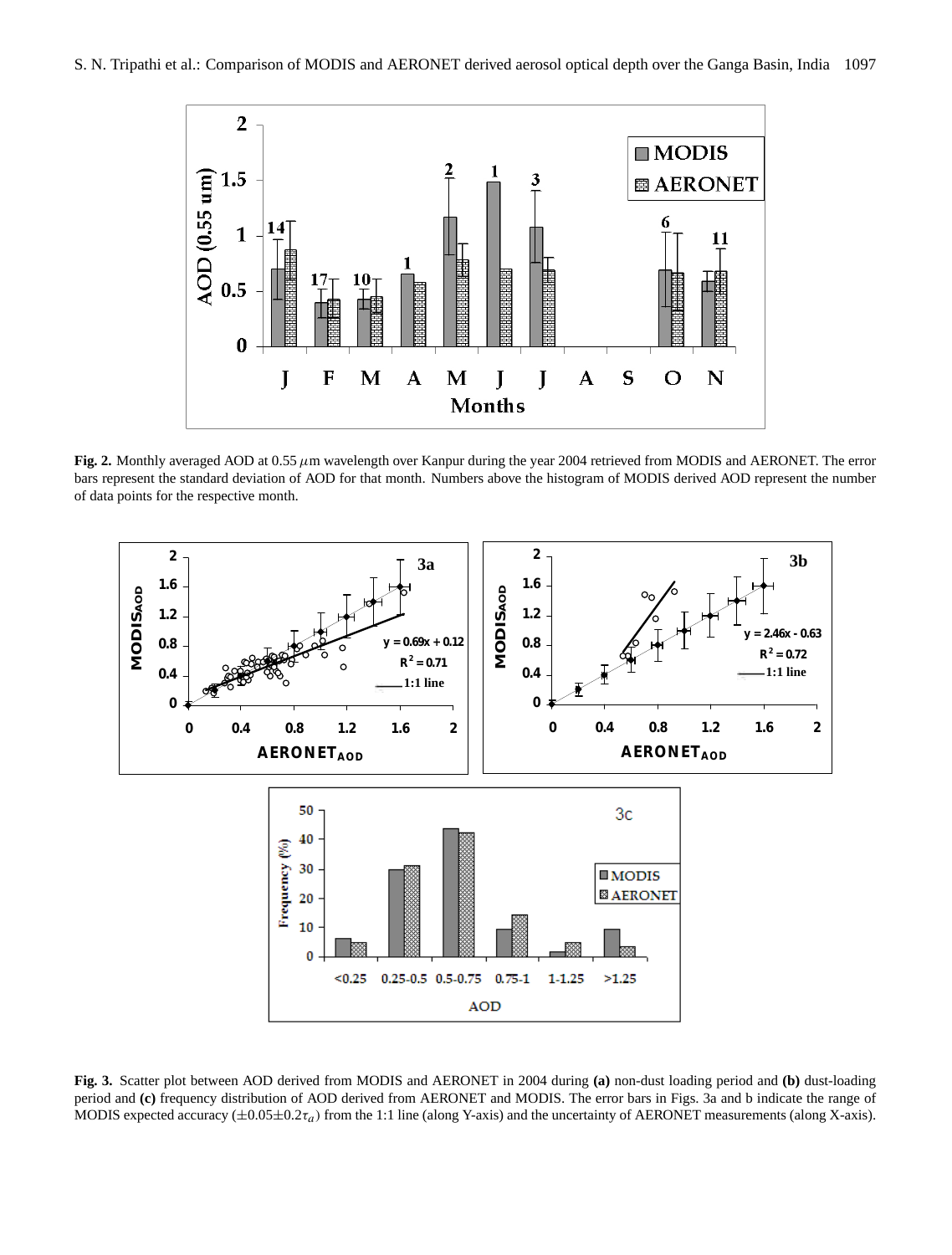

**Fig. 4.** Scatter plot of the absolute error in  $\tau_{aMODIS}$  retrievalvs  $\tau_{aMODIS}$  over Kanpur.

 $\tau_{aAERONET}$  and statistically processed within an optimum space-time window from which a scatter diagram of  $\tau_{aMODIS}$  vs.  $\tau_{aAERONET}$  has been produced during nondust loading (January–March and September–December) and dust-loading (April–July) periods (Figs. 3a and b). Linear regression analysis was performed between the MODISretrieved AOD values and AERONET observations (Figs. 3a and b) in the form:

$$
\tau_{aMODIS} = A + B * \tau_{aAERONET} . \tag{2}
$$

**Figure 5** the retrieval algorithm and that in the real situation (Zhao et Retrieval algorithm performance is validated from the resulting statistical parameters of the linear regression: A (intercept), B (slope) and  $\mathbb{R}^2$  (square of correlation coefficient). Here non zero intercepts  $(A=+0.12$  and  $-0.63$  during nondust and dust loading periods, respectively) show that the retrieval algorithm is biased at low AOD values, which may be associated with a sensor calibration error or an improper assumption about ground surface reflection (Zhao et al., 2002); in addition, large errors in surface reflectance lead to large intercepts (Chu et al., 2002). A slope that is different from unity indicates that there may be some inconsistency between aerosol microphysical and optical properties used in al., 2002). Slope lower than unity (∼0.69) during the nondust loading period (Fig. 3a) indicates an underestimation of AOD by MODIS with respect to AERONET retrieval, whereas a very high slope (∼2.46) during the dust loading period (Fig. 3b) indicates an overestimation of AOD by MODIS with respect to AERONET retrieval. The effect of the combination of slope and the intercepts on the correlation of MODIS and AERONET derived AOD in the scatter plots (Figs. 3a and b) is better represented in the frequency distributions (Fig. 3c). The histograms of the frequencies in the observed range of AOD have been compared between MODIS and AERONET retrievals for all the data points. The histograms are well matched (maximum difference of 2%) for AOD <0.75, whereas  $\tau_{aAFRONET}$  is found to be higher for AOD in the range of 0.75–1.25 compared to  $\tau_{aMODIS}$  ence is found to be maximum (6%). (difference of  $\sim$ 4%). However, for AOD >1.25, the differ-

From our analysis, it is seen that the absolute error (magnitude of error without considering the sign of error) is higher for higher AOD (Fig. 4), whereas the error in retrieving AOD from MODIS ( $\Delta \tau_a$ ) is calculated as  $\tau_a$ MODIS  $-\tau_a$ AERONET with respect to AERONET retrieval. The absolute error in retrieval of  $\tau_{aMODIS}$  shows a linear relationship with the  $\tau_{aMODIS}$ , although the correlation is poor (0.24). The error in the intercept ( $\sim$ –0.01) and the slope ( $\sim$ 0.27) is found to be about 25% in the retrieval of MODIS AOD. This is crucial in terms of quantification of the difference of MODIS AOD products with the ground-based measurements over Kanpur which is representative of the Ganga Basin.

The absolute difference between  $\tau_{aMODIS}$  and  $\tau_{aAFRONET}$  is found to be less than 0.2 during the other months, whereas during May–July (prime time for the dust loading), the difference is abnormally high  $(>0.35)$ . Over Kanpur,  $\tau_{aAERONET}$  is found to be the highest during summer months (Dey et al., 2004; Singh et al., 2004) when the maximum absolute error in  $MODIS_{AOD}$  has been found. MODIS is found to overestimate AOD values ( $\Delta \tau_a$ is positive) during the pre-monsoon season. During the post-monsoon season,  $\tau_{aMODIS}$  and  $\tau_{aAERONET}$  are found to show a good match. Although the correlation between  $\tau_{aMODIS}$  and  $\tau_{aAERONET}$  during the non-dust loading period ( $\mathbb{R}^2$ =0.72) (Fig. 3a) and dust-loading period ( $\mathbb{R}^2$ =0.71) (Fig. 3b) are almost equal, the regression equations show an overestimation of MODIS AOD during the dust-loading period and an underestimation during the non-dust loading period with respect to AERONET. During the non-dust loading period, very few points (for  $\tau_{aAERONET} > 1$ ) are found to lie outside the accuracy limit of MODIS  $(\pm 0.05 \pm 0.2\tau_a)$ from the 1:1 line, whereas for the dust-loading period, the points representing  $AOD > 0.8$  lie outside the accuracy range from 1:1 line. The deviation is found to be higher for higher values of AOD during the dust-loading period. Ichoku et al. (2002) have shown that the correlation between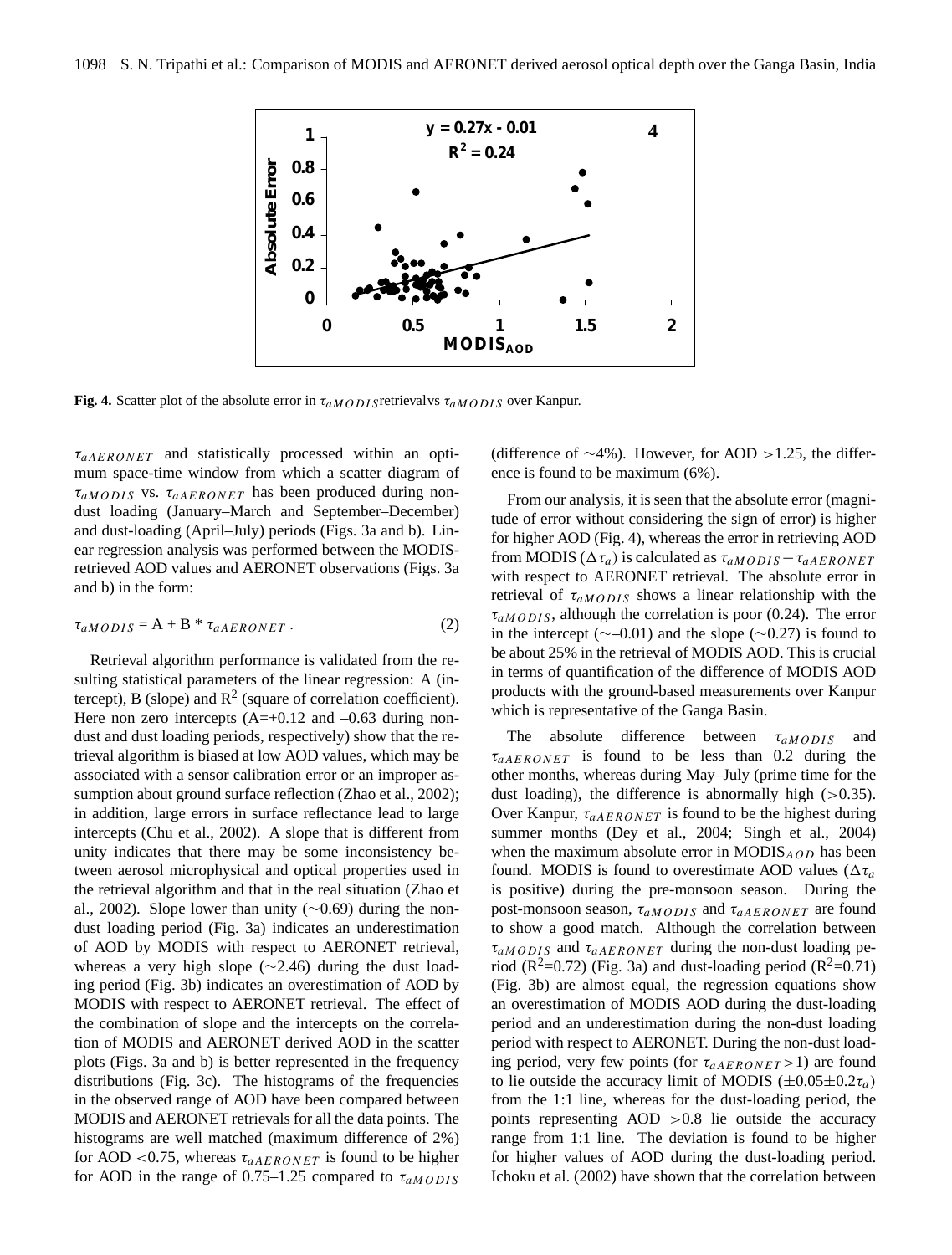

**Figure 5** coarse mode is far less compared to that in the pre-monsoon season. **Fig. 5.** Aerosol volume size distribution over Kanpur retrieved by AERONET during the winter, pre-monsoon, monsoon and post-monsoon seasons and the annual average in 2004. Enhanced volume concentration at the coarse mode is evident during the pre-monsoon season, whereas the fine mode volume concentration is found to be similar to the annual average. In the other seasons, volume concentration of the

**Table 2.** Optical properties in the year 2004 during the non-dust loading and dust-loading seasons over Kanpur retrieved by AERONET.

| Optical property $(0.55 \mu m)$ | Non-dust loading period<br>(Mean $\pm$ Standard Deviation) | Dust-loading period<br>(Mean $\pm$ Standard Deviation) |
|---------------------------------|------------------------------------------------------------|--------------------------------------------------------|
| <b>SSA</b>                      | $0.88 \pm 0.03$                                            | $0.93 \pm 0.03$                                        |
| Real refractive index           | $1.46 \pm 0.08$                                            | $1.53 \pm 0.07$                                        |
| Imaginary refractive index      | $0.012 \pm 0.005$                                          | $0.003 \pm 0.001$                                      |

 $AOD<sub>MODIS</sub>$  and  $AOD<sub>AERONET</sub>$  is moderate over land  $(R^2~0.73)$  compared to that over the ocean  $(R^2=0.936)$ . Not much improvement in correlation is found, when cloud-screened level 1.5 AOD data ( $R^2$ =0.74) and level 1.0 unscreened AOD data ( $R^2$ =0.75) of AERONET have been compared with MODIS derived AOD (not shown). The cloud-screening algorithm of the AERONET database does not set any criterion on the Angström parameter, otherwise it would be difficult to detect unusual events (dust storms) using AERONET data (Smirnov et al., 2000).

The aerosol type considered in the MODIS algorithm for the Ganga Basin is smoke. Kanpur is a major industrial city and the aerosols are dominantly sulfates, nitrates and other industrial pollutants (Sharma et al., 2003). During the premonsoon and monsoon seasons, dust is the main contributor to the observed AOD over Kanpur (Dey et al., 2004). During the pre-monsoon and monsoon seasons, aerosol size distribution shows more than 50% increase in the volume concentration in the coarse mode compared to the yearly average (Fig. 5), whereas during the post-monsoon and winter seasons, fine mode aerosols are found to be dominant. The increase in the volume concentration at the accumulation mode during the winter season is due to the hygroscopic growth of the ambient particles (Singh et al., 2004). The refractive indices (both real and imaginary parts at  $0.55 \mu$ m wavelength) of the aerosols over Kanpur retrieved by AERONET in the year 2004 during the non-dust loading and dust-loading periods are given in Table 2. High real and low imaginary parts of the refractive index during the dustloading period prove that in this region dust particles have a significant impact on the aerosol optical properties, which may cause uncertainties in the satellite retrieval. The uncertainty in the aerosol model has a greater impact at high AOD values (Chu et al., 2002). From the MODIS airborne simulator data acquired over Brazil, during the SCAR-B (Smoke Carbon Aerosol and Radiation-Brazil) it was found that the value of single scattering albedo (SSA) is very sensitive to the retrieved AOD (Chu et al., 1998). SSA over Kanpur has been found to be strongly wavelength dependant during the winter season and vary in the range 0.75 to 0.98 throughout the year (Singh et al., 2004), which makes the correct assumption of SSA more difficult. SSA at  $0.55$ - $\mu$ m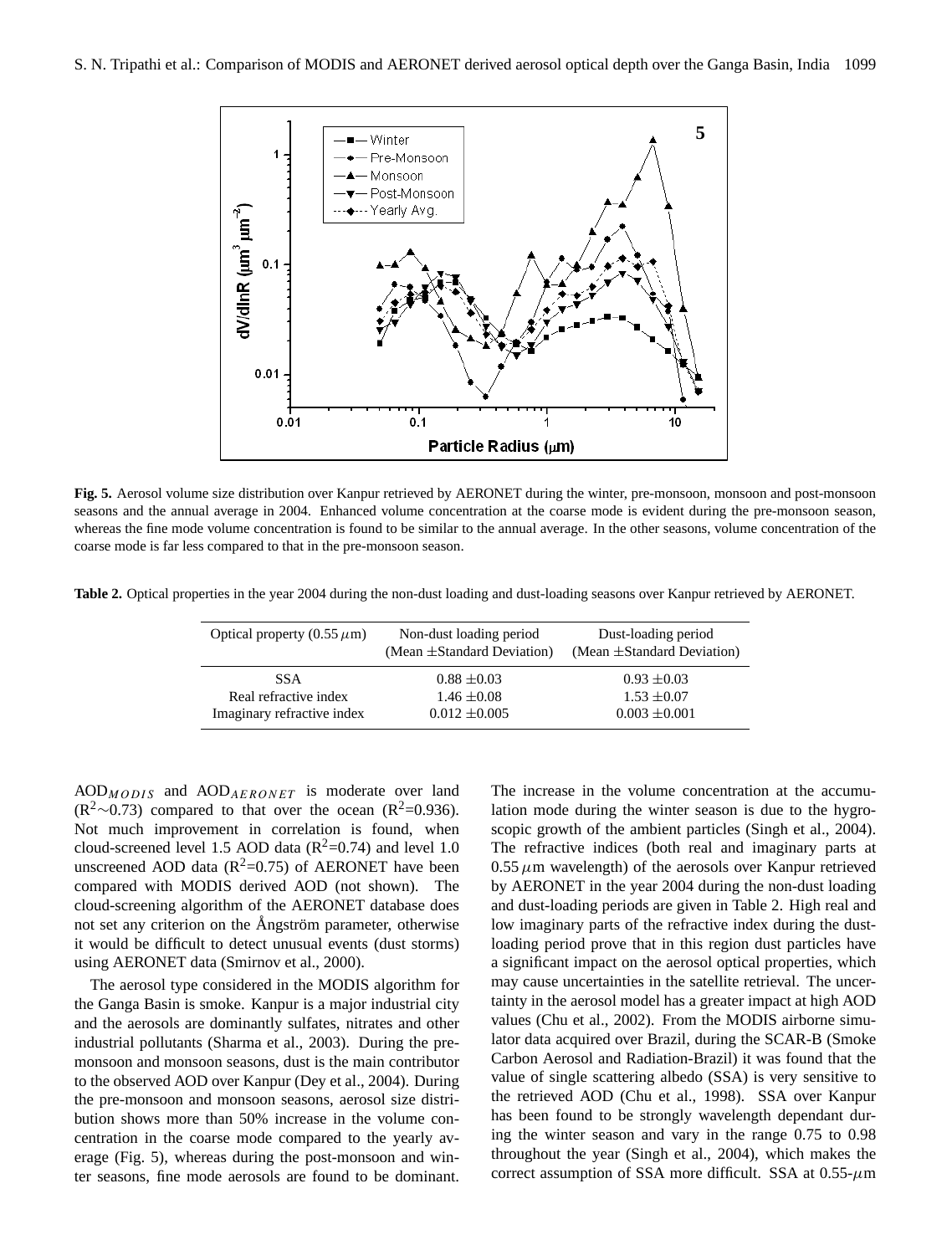wavelength over Kanpur is found to be 0.88±0.03 and 0.93  $\pm 0.03$  (5.7 % higher) during the non-dust loading and dustloading periods, respectively (Table 2). The dust particles are non-spherical, hence the phase function due to these particles will be different from the phase functions considered for spherical particles. The SAFARI 2000 campaign during August–September 2000 in Southern Africa also shows strong dependence of uncertainty in AOD on SSA at high aerosol loading (Ichoku et al., 2003), where the discrepancy arises due to a higher SSA value (0.9) assumed for biomass burning aerosols compared to an SSA value of 0.86 measured by ground-based instruments.

During the summer months, the surface is dry because  $\rho_s$  is high which may be a cause of the overestimation of AOD. The empirical relationships,  $\rho_s^{0.47 \mu \text{m}} = 0.25 \rho_s^{2.1 \mu \text{m}}$ and  $\rho_s^{0.66 \mu \text{m}} = 0.5 \rho_s^{2.1 \mu \text{m}}$ , established from series of measurements, are used in the MODIS aerosol retrieval algorithm (Kaufman et al., 1997b,c), but this does not hold for all surface types. The ratio  $\rho_s^{0.66 \mu m}$ : $\rho_s^{2.1 \mu m}$  varies from slightly less than  $\frac{1}{2}$  for dense and dark vegetation, to slightly more than  $\frac{1}{2}$  for situations involving vegetation mixed with bright soils (Kaufman et al., 2002b). This aberration in the  $\rho_s^{0.66 \mu \text{m}}$ : $\rho_s^{2.1 \mu \text{m}}$  ratio can result in uncertainties in AOD values. Moreover, an error in order of magnitude of 0.006 in measuring the surface reflectance yields an error of  $\pm 0.06$ in retrieval of AOD (Kaufman et al., 1997b). The presence of the dust particles in the atmosphere reduces the transparency of the atmosphere at the  $2.1-\mu m$  wavelength. This means that the estimation of the surface reflectance is underestimated; or in other words, the atmospheric contributions are overestimated, resulting in an overestimation of AOD. During pre-monsoon and monsoon seasons the dust events over the Ganga Basin (Dey et al., 2004) are very high, when maximum discrepancy has been observed between  $\tau_{aMODIS}$ and  $\tau_{aAERONET}$ . The dust storms are seasonal and continue from April to August every year in the Ganga Basin. The regional air mass during the pre-monsoon season in northern India flows predominantly in a southwesterly direction which transports dust particles in the basin. The frequency of the intense dust events is found to be maximum during May–June which originates from the far distance Arabia peninsula and the Thar Desert (Fig. 1). These events are found to change the aerosol optical properties significantly (Dey et al., 2004). During the pre-monsoon season, even during the absence of dust events, the particle volume concentration at the coarse mode has been found to be significantly high (2–3 times) compared to the other seasons (Singh et al., 2004). The average Ångström parameter during the dust-loading season in 2004 is found to be  $0.36 \pm 0.26$  and  $1.15 \pm 0.36$  during the non-dust season, which shows the dominance of coarse particles.

The MODIS algorithm considers the aerosol type to be smoke over Kanpur; the SSA and the refractive indices measured by AERONET during the post-monsoon and winter seasons are found to give good comparison. The main difference in the retrieval of AOD from MODIS is attributed to the presence of dust in the atmosphere when SSA is found to be very high (∼0.93), which could be due to the non-sphericity of the dust particles. Hence, the existing retrieval algorithm needs to be modified in view of the changing aerosol optical properties during the dust-loading periods.

#### **6 Conclusions**

Comparison between AOD derived from MODIS and AERONET over the Ganga Basin shows good comparison (average absolute difference is  $0.12\pm0.11$ ) during the postmonsoon and winter seasons (September–March) when dust loading is not present. During the pre-monsoon, the region suffers from dust loading due to the southwesterly winds; the average absolute difference between  $\tau_{aMODIS}$ and  $\tau_{aAERONET}$  is found to be quite high (0.4 $\pm$ 0.2) with the absolute error of  $\tau_{aMODIS}$  about ∼25% of the absolute  $\tau_{aMODIS}$  values. The difference in model and the real value of SSA, and the real and imaginary parts of the refractive indices due to the dominance of the non-spherical dust particles, is likely to be the main reason for the observed discrepancy. Our analysis shows the need for modification of the existing MODIS algorithm over the Ganga Basin, especially during the dust loading period.

*Acknowledgements.* We are thankful to DAAC NASA team for providing us MODIS data to carry out the research. The work is supported through financial support from ICRP-Department of Science and Technology, New Delhi and ISRO-GBP program. We are also thankful to the anonymous referees for their valuable comments that have helped us to improve the original version of the manuscript.

Topical Editor O. Boucher thanks Y. Kaufman and another referee for their help in evaluating this paper.

## **References**

- Andreae, M. O.: Climatic effects of changing atmospheric aerosol levels, in: World Survey of Climatology, edited by: Henderson-Sellers, A., , Vol. 16, Future Climates of the World. Elsevier, Amsterdam, 341–392, 1995.
- Boucher, O. and Tanré, D.: Estimation of the aerosol perturbation to the Earth's radiative budget over oceans using POLDER satellite aerosol retrievals, Geophys. Res. Lett., 27(8), 1103–1106, 2000.
- Boucher, O. and Haywood, J.: On summing the components of radiative forcing of climate change, Clim. Dyn., 18, 297–302, 2001.
- Charlson, R. J., Schwartz, S. E., Hales, J. M., Cess, R. D., Coakley Jr., J. A., Hansen, J. E., and Hofmann, D. J.: Climate forcing by anthropogenic aerosol, Science, 255, 423–430, 1992.
- Chu, D. A., Kaufman, Y. J., Remer, L. A., and Holben, B. N.: Remote sensing of smoke from MODIS airborne simulator during the SCAR-B experiment, J. Geophys. Res., 103, 31 979–31 987, 1998.
- Chu, D. A., Kaufman, Y. J., Ichoku, C., Remer, L. A., Tanre, D., ´ and Holben, B. N.: Validation of MODIS aerosol optical depth retrieval over land, Geophys. Res. Lett., 29(12), MOD2, 1–4, 2002.
- Deuze J. L., Goloub, P., Herman, M., Marchand, A., Perry, G., Su- ´ sana, S., and Tanré, D.: Estimate of the aerosol properties over